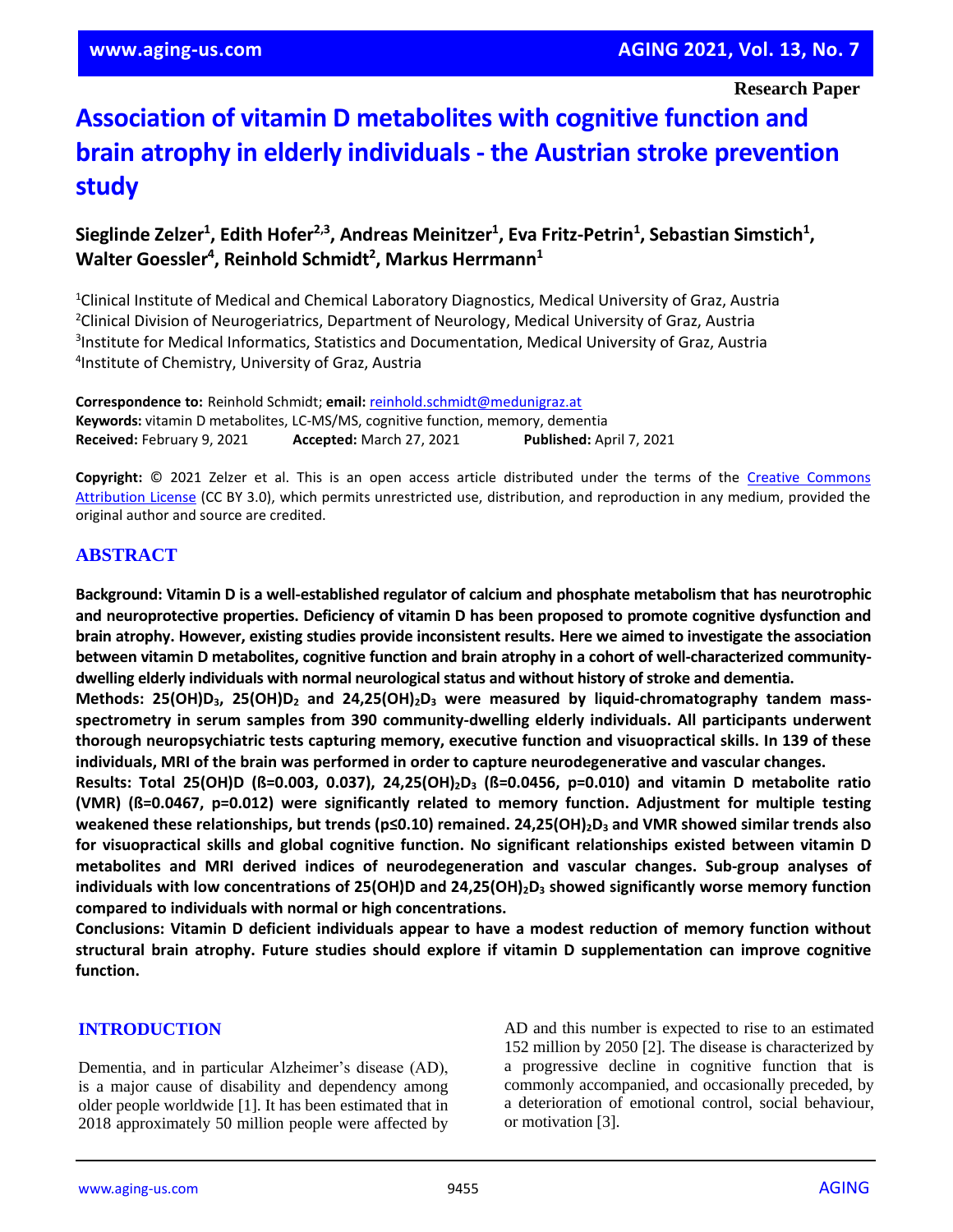At present, curative therapies are lacking and preventive measures that potentially delay onset and progression of the disease are of particular importance. Factors known to lower the incidence of Alzheimer´s disease are educational attainment, social integration, regular physical activity, and treatment of vascular risk factors at midlife [4]. An adequate supply with vitamin D, a well-established regulator of calcium and phosphate metabolism, immune function, cell proliferation and differentiation, has been proposed to delay cognitive decline and brain atrophy [4, 5]. If true, this would be of great public interest as vitamin D deficiency is a highly prevalent condition in developed countries that can easily be corrected by UV-irradiation of the skin or oral vitamin D supplementation [6, 7].

Several lines of evidence indicate that vitamin D has neurotrophic and neuroprotective properties, and is involved in brain development [5]. The vitamin D receptor (VDR) is widely present in the brain with highest expression in the hippocampus, hypothalamus, thalamus, cortex, subcortex and substantia nigra [8, 9]. The same areas, which are related to cognitive function, also express 1α-hydroxylase, an enzyme that converts inactive 25-hydroxyvitamin D (25(OH)D) into active 1,25-dihydroxy vitamin D  $(1,25(OH)_2D)$ . Besides the intracerebral synthesis of 1,25(OH)2D, vitamin D metabolites can enter the brain by crossing the bloodbrain barrier [10]. In the brain, vitamin D upregulates neurotrophic factors, such as nerve growth factor (NGF), glial-derived nerve growth factor (GDNF), and neurotrophin 3 (NTF3) [11] and exerts neuroprotective effects [5]. Furthermore, vitamin D supplementation seems to improve cholinergic function through reduction of oxidative stress and neuroinflammation [12, 13]. Based on these observations it has been speculated that vitamin D deficiency might promote cognitive decline and thus increase the incidence and progression of AD [14]. While some cross-sectional and longitudinal studies support this hypothesis [15, 16], others do not [17–19]. So far, only a handful of studies investigated the relationship between serum 25(OH)D and brain atrophy with mixed results [20, 21].

In line with current recommendations, all existing studies assessed vitamin D status by measuring serum 25(OH)D. 24,25(OH)<sub>2</sub>D is the catabolite of  $25(OH)D$ that is only formed through the action of 24 hydroxylase (CYP24A1) when sufficient amounts of 25(OH)D are available. The simultaneous analysis of  $24,25(OH)<sub>2</sub>D<sub>3</sub>$  may be helpful in identifying individuals with functional vitamin D deficiency or defects of 24 hydroxylase [22, 23]. Low or undetectable concentrations of  $24,25(OH)_2D_3$  might indicate CYP24A1 deficiency or functional vitamin D deficiency where all 25(OH)D is needed to maintain an

adequate cellular supply with active  $1,25(OH)<sub>2</sub>D$ . Another limitation of previous studies is the measurement of 25(OH)D with different immunoassays, which have shown variable accuracy in comparison to validated LC-MS/MS reference methods [24, 25].

The present study aimed to expand existing knowledge by analysing  $24,25(OH)<sub>2</sub>D<sub>3</sub>$ ,  $25(OH)<sub>2</sub>D<sub>3</sub>$  and  $25(OH)<sub>2</sub>D<sub>2</sub>$ simultaneously with a validated in-house LC-MS/MS method, calculating the vitamin D metabolite ratio (VMR) [23], and assessing cognitive function and MRIbased brain atrophy in a well-characterized cohort of community-dwelling non-demented elderly Austrians.

## **MATERIALS AND METHODS**

## **Study design**

Measurements of the vitamin D metabolites,  $25(OH)D<sub>3</sub>$ ,  $25(OH)D<sub>2</sub>$  and  $24.25(OH)<sub>2</sub>D<sub>3</sub>$  were performed in 390 stored serum samples at -80° C from community-dwelling elderly individuals with normal neurological status and without history of stroke and dementia. Neuropsychiatric tests capturing memory, executive function and visuopractical skills were used for analysing cognitive function of all participants. In 139 individuals MRI of the brain was performed in order to capture neurodegenerative and vascular changes. Only subjects with a complete set of biochemical and cognitive test results and without vitamin D supplementation were included in this study. Results were used to explore a potential association between vitamin D status, cognitive function and structural markers of neurodegeneration. The selection of participants for the final study cohort is shown in Figure 1.

## **Participants**

The study population was assembled by communitydwelling elderly individuals with normal neurological status and without history of stroke and dementia from the Austrian Stroke Prevention Study (ASPS) and the Austrian Stroke Prevention Family Study (ASPS-Fam). The ASPS is a prospective single-centre study examining the effects of vascular risk factors on brain structure and function [26, 27]. Randomly selected individuals from the community register of the city of Graz, Austria, were enrolled between 1991 and 2004. All study protocols were approved by the ethics committee of the Medical University of Graz, Austria, and written informed consent was obtained from all participants.

Inclusion criteria were absence of stroke and dementia, and a normal neurologic examination. ASPS-Fam is an extension of ASPS with a similar study protocol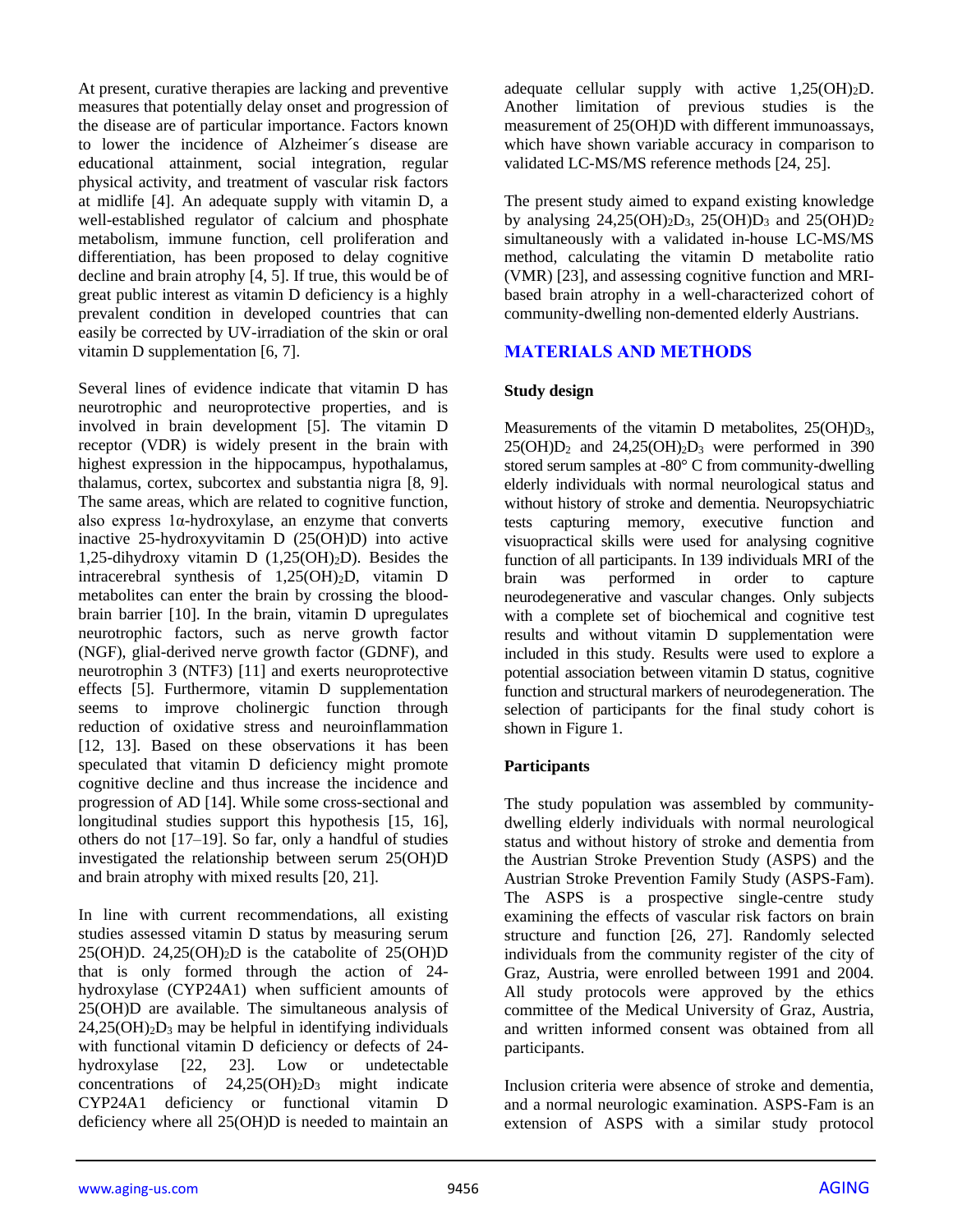consisting of ASPS participants and their first-grade relatives [26, 27]. Since 3D T1 and FLAIR sequences were not available for the ASPS cohort, the dataset for MRI analyses included 139 individuals from ASPS-Fam permitting automated evaluation of brain atrophy measures.

The risk factors hypertension, diabetes mellitus and atrial fibrillation were examined in all participants. Hypertension was defined as history of hypertension or systolic blood pressure over 140 mmHg or a diastolic blood pressure over 90 mmHg [28] and current use of antihypertensive agents. Subjects were classified as diabetic on the basis of a documented history of diabetes, use of anti-diabetics or a fasting blood glucose level above 126 mg/dl (7.0 mmol/L) at the time of examination [29]. The presence of atrial fibrillation was confirmed by an electrocardiogram obtained during the study visit.

#### **Measurement of vitamin D metabolites**

Vitamin D metabolites were determined in serum samples (50 µl) using a validated in-house liquid-chromatography

| ASPS $(n=2008)$            |        |  |  |  |  |  |  |  |
|----------------------------|--------|--|--|--|--|--|--|--|
| <b>Excluded subjects</b>   | number |  |  |  |  |  |  |  |
| Missing laboratory results | 1710   |  |  |  |  |  |  |  |
| Vitamin D supplementation  | 21     |  |  |  |  |  |  |  |
| Extreme outliers*          |        |  |  |  |  |  |  |  |
| Missing cognition data     | 27     |  |  |  |  |  |  |  |
| Duplicates                 | 4      |  |  |  |  |  |  |  |
|                            |        |  |  |  |  |  |  |  |
|                            |        |  |  |  |  |  |  |  |

tandem mass-spectrometry (LC-MS/MS) method for the simultaneous measurement of  $25(OH)D_3$ ,  $25(OH)D_2$  and  $24,25(OH)<sub>2</sub>D<sub>3</sub>$ . Details of this method have been reported previously [23]. Briefly, after protein precipitation with potassium hydroxide, vitamin D metabolites were isolated by liquid/liquid extraction with n-heptane:tert-methylbutyl-ether  $(1+1)$  and subsequently derivatized with 4phenyl-1,2,4-triazoline-3,5-dione (PTAD). d6-25(OH) $D_3$ ,  $d3-25(OH)D_2$ , and  $d6-24,25(OH)_2D_3$  were used as internal standards. In the next step, samples were separated on an Agilent HPLC 1260 system using a Kinetex® 5 µm F5 100Å LC Column (150 x 4.6 mm, Phenomenex, Torrance, CA, USA) and a water/acetonitrile gradient. A Sciex 4500 MS/MS instrument was employed for the detection of vitamin D metabolites with a run time of 17 min. Quantitation of the metabolites was performed by direct determination of peak area ratios of  $25(OH)D_3$  (m/z = 558.4 / 298, retention time (RT) = 8.35 min),  $25(OH)D_2$  (m/z = 570.2 / 298, RT = 8.52 min) and  $24,25(OH)<sub>2</sub>D<sub>3</sub>$  (m/z = 574.2 / 298, retention time  $(RT) = 6.24$  min) [23]. VMR was calculated as the ratio between  $24,25(OH)_2D_3/25(OH)D_3/2$ x 100 (VMR, %) [30].

| ASPS-Fam (n=419)           |        |  |  |  |  |  |  |
|----------------------------|--------|--|--|--|--|--|--|
| <b>Excluded subjects</b>   | number |  |  |  |  |  |  |
| Missing laboratory results | 252    |  |  |  |  |  |  |
| Vitamin D supplementation  | 13     |  |  |  |  |  |  |
| Extreme outliers*          | 3      |  |  |  |  |  |  |
| Missing cognition data     | 3      |  |  |  |  |  |  |
|                            |        |  |  |  |  |  |  |
| Total                      | 148    |  |  |  |  |  |  |



**Figure 1. Flow diagram on patient recruitment.** ASPS: Austrian Stroke Prevention Study, ASPS-Fam: Austrian Stroke Prevention Family Study.\*Extreme outliners: mean+3x standard deviation 5.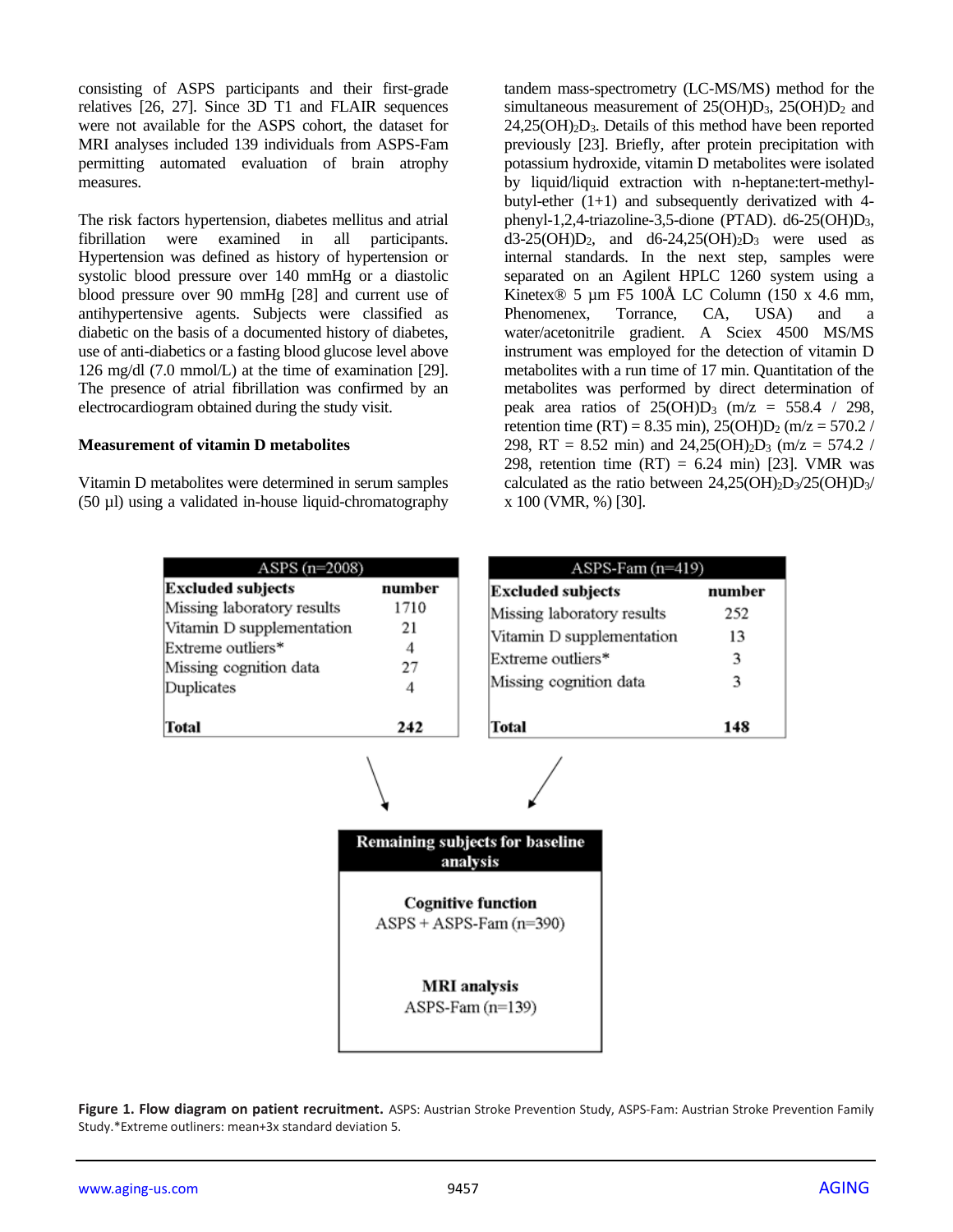#### **Neuropsychological testing**

Cognitive function was assessed with dedicated test batteries. A description of these test batteries has been published previously [27, 31–35]. In order to reduce sources of measurement error, we used composite measures of the cognitive domains memory, executive function and visuopractical skills in the analyses rather than the results of individual tests. These summary measures were calculated by converting test results to zscores based on the mean and standard deviation of the combined ASPS and ASPS-Fam sample, and by computing the average z-scores within each cognitive domain.

Additionally, principal components analysis was used to calculate a measure of global cognitive ability (g-factor) combining the results from all individual tests [36].

#### **Magnetic resonance imaging (MRI)**

ASPS-Fam participants underwent MRI on a 3T wholebody MR system (TimTrio; Siemens Healthcare, Erlangen, Germany). MRI scans from ASPS participants could not be considered in the present study as they were obtained in the 1990s, when 3D T1 and FLAIR sequences were not yet available.

Total, cortical and subcortical gray matter volume, hippocampus volume and lobar cortical volume, thickness and surface area were computed from the T1 weighted MPRAGE images using FreeSurfer 5.3 [37, 38]. Based on the intensity of the voxels in the MRI image the software automatically segments the brain into subcortical gray volumetric structures and cortical gray matter. Freesurfer divides the cerebral cortex into gyral based regions of interest and provides the cortical volume and thickness for each of these regions. Values of these regions were added up or averaged for volume, surface area, and cortical thickness, respectively, to obtain these measures for the lobes. To correct for variations in individual head size, all measures were normalized for total intracranial volume.

#### **Statistical analysis**

Statistical analysis was performed using the R software version 3.6.1 [39]. We assessed normality of continuous variables by visual inspection and Shapiro-Wilk's test.

Violin plots showing the distribution of the laboratory parameters were generated using the R package ggplot2 [40]. Normally distributed variables are reported as mean  $\pm$  standard deviation (STD) and non-normally distributed variables as median and interquartile range (IQR). Demographics, Risk Factors and vitamin D

metabolites were compared between ASPS and ASPS-Fam using Chi-Square test for categorical variables and Mann-Whitney-U test for non-normally distributed continuous variables. The Mann-Whitney-U test was also used to compare the vitamin D metabolites between spring and the other three seasons.

We first determined the linear association between vitamin D metabolites and cognition as well as MRI by including the vitamin D metabolites as continuous predictors. Subsequently, we compared the measures of cognition between individuals with and without deficient vitamin D metabolite concentrations. Based on the recommendation of the IOM [41], 25(OH)D deficiency was defined as < 50 nmol/L. In the absence of formally established reference ranges, we set arbitrary cut-offs for  $24,25(OH)_2D_3$  and the VMR on the basis of existing literature [22] and our own experience. These cut-offs were < 3 nmol/L for  $24,25(OH)<sub>2</sub>D<sub>3</sub>$  and < 3% for the VMR. All analyses were adjusted for age, sex, hypertension, diabetes and atrial fibrillation, and the season of blood draw. Cognition analyses were additionally adjusted for education, and, as we pooled ASPS and ASPS-Fam data for these analyses, we also used the study as covariate to adjust for any undetected differences between the two studies. ASPS-Fam is a family study and therefore we calculated linear mixed models with the family structure as a random effect as implemented in the lmekin function of the R package coxme [42]. A kinship matrix describing the degree of relationship between any two individuals in the study was generated using the R package kinship2 [43]. The results of linear mixed model analyses are presented as regression coefficient (β), standard error of the regression coefficient (SE) and p-values (p). For all pvalues within Tables 1, 2 we applied false discovery rate (FDR) correction [44] to compensate for the number of tests in the table.

## **RESULTS**

Subject characteristics, frequency of risk factors and laboratory findings from the total cohort ( $n = 390$ ) and the two sub-cohorts, ASPS  $(n = 242)$  and ASPS-Fam  $(n$  $= 148$ ) are listed in Table 3. Both cohorts included more females than males. ASPS participants were less educated than ASPS-Fam participants. Hypertension was present in 66.9 % of the ASPS-Fam participants and in 77.3 % of the ASPS participants. The concentrations of the vitamin D metabolites 25(OH)D<sup>3</sup> and  $24.25(OH)_{2}D_{3}$  as well as the VMR were not significantly different between both study cohorts. Only the  $25(OH)D<sub>2</sub>$  concentration was significantly lower in ASPS than in ASPS-Fam participants ( $p = < 0.001$ ) (Table 3).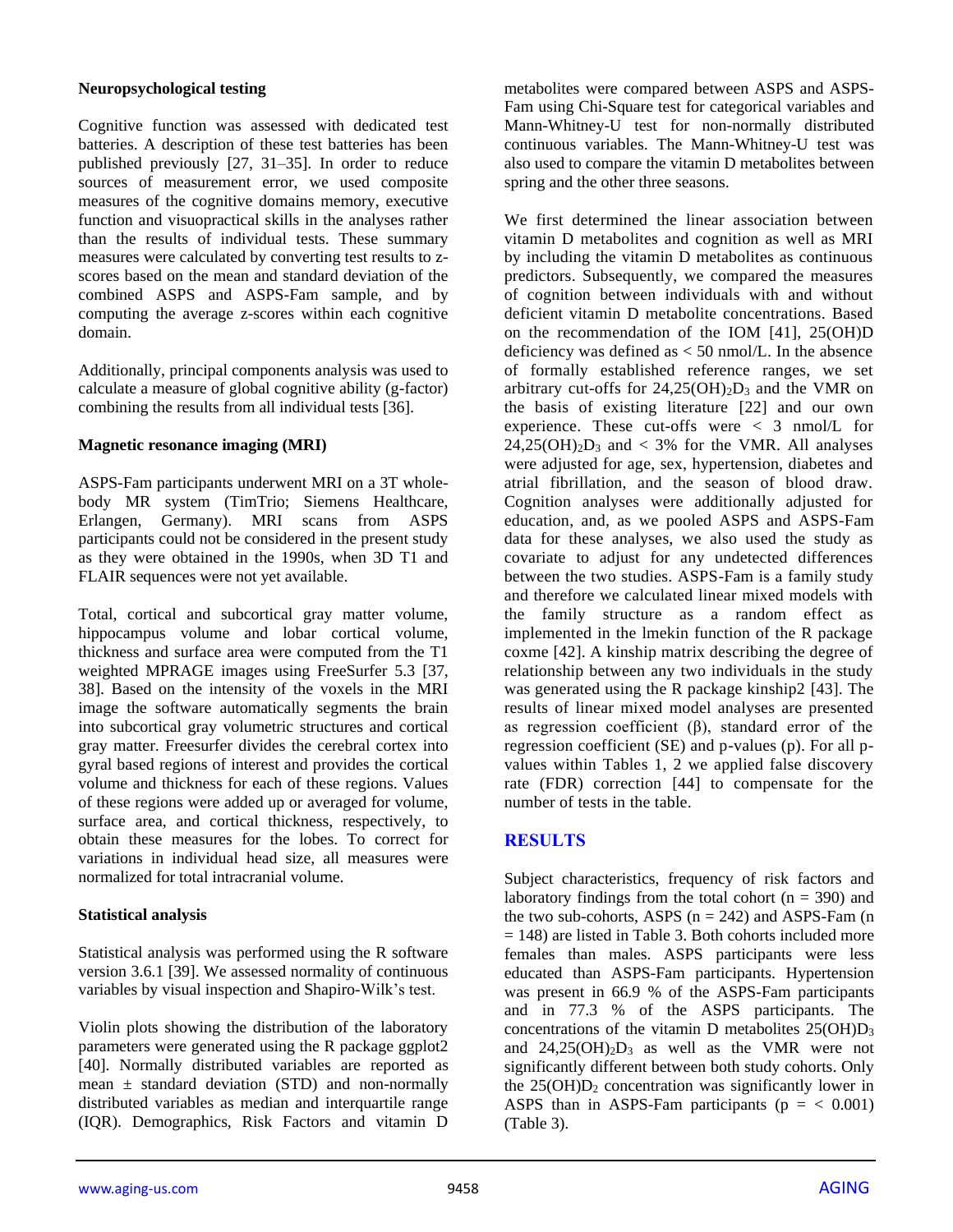| $ASPS+ASPS-Fam (n=390)$ | $25(OH)D$ [nmol/L] |       |       | $24,25(OH)2D3 [mmol/L]$ |        |       |       | <b>VMR [%]</b> |        |       |       |                |
|-------------------------|--------------------|-------|-------|-------------------------|--------|-------|-------|----------------|--------|-------|-------|----------------|
|                         |                    | se    |       | $\mathbf{p}^*$          | В      | se    | р     | D*             |        | se    |       | $\mathbf{p}^*$ |
| executive function      | 0.0002             | 0.001 | 0.872 | 0.87                    | 0.0073 | 0.014 | 0.593 | 0.71           | 0.0064 | 0.014 | 0.659 | 0.72           |
| visuopractical skills   | 0.0013             | 0.001 | 0.339 | 0.45                    | 0.0351 | 0.017 | 0.038 | 0.10           | 0.0335 | 0.018 | 0.061 | 0.10           |
| memory                  | 0.0030             | 0.001 | 0.037 | 0.10                    | 0.0456 | 0.018 | 0.010 | 0.07           | 0.0467 | 0.019 | 0.012 | 0.07           |
| g-factor                | 0.0019.            | 0.001 | 0.186 | 0.28                    | 0.0346 | 0.017 | 0.048 | 0.10           | 0.0348 | 0.018 | 0.059 | 0.10           |

**Table 1. Linear relationship between vitamin D metabolites and cognitive function in community-dwelling elderly individuals with normal neurological status and without history of stroke and dementia (ASPS + ASPS-Fam).**

All analyses are adjusted for age, sex, hypertension, diabetes, atrial fibrillation, education, study, season and family structure. β: regression coefficient se: standard error of the regression coefficient p\*: p-value adjusted for multiple testing (false discovery rate).

ASPS: Austrian Stroke Prevention Study, ASPS-Fam: Austrian Stroke Prevention Family Study, 25(OH)D: sum of 25(OH)D<sub>3</sub> + 25(OH)D2, VMR: vitamin D metabolite ratio, g-factor: general cognition.

**Table 2. Sub-group analyses comparing cognitive function in individuals with deficient and sufficient vitamin D metabolite concentrations.**

|                       | $25(OH)D$ [nmol/L] < 50 (N = 142)<br>versus<br>$25(OH)D$ [nmol/L] > 50 (N = 248) |      |      | $24,25(OH)_{2}D_{3}$ [nmol/L] < 3 (N = 124)<br>versus<br>$24,25(OH)2D3 [nmol/L] > 3 (N = 266)$ | VMR $[\%]3 (N = 54)$<br>versus<br>VMR $[\%] > 3 (N = 336)$ |      |         |               |      |
|-----------------------|----------------------------------------------------------------------------------|------|------|------------------------------------------------------------------------------------------------|------------------------------------------------------------|------|---------|---------------|------|
|                       | beta                                                                             | se   | D    | beta                                                                                           | se                                                         | p    | beta    | <sub>se</sub> | р    |
| executive function    | 0.03                                                                             | 0.06 | 0.68 | 0.10                                                                                           | 0.06                                                       | 0.09 | $-0.02$ | 0.09          | 0.86 |
| visuopractical skills | 0.10                                                                             | 0.08 | 0.20 | 0.13                                                                                           | 0.07                                                       | 0.07 | 0.19    | 0.11          | 0.07 |
| memory                | 0.20                                                                             | 0.08 | 0.01 | 0.18                                                                                           | 0.08                                                       | 0.02 | 0.20    | 0.11          | 0.07 |
| g-factor              | 0.12                                                                             | 0.08 | 0.14 | 0.16                                                                                           | 0.08                                                       | 0.04 | 0.24    | 0.11          | 0.03 |

N: number of individuals in analyses, VMR: vitamin D metabolite ratio, β: regression coefficient, SE: standard error of regression coefficient, p: p-value, 25(OH)D: sum of 25(OH)D<sub>3</sub> + 25(OH)D<sub>2</sub>, g-factor: general cognition.

All analyses are adjusted for age, sex, hypertension, diabetes, atrial fibrillation, education, study, season of blood draw and family structure.

Blood collections were evenly distributed over the year for ASPS, while 45.3 % of the participants from the ASPS-Fam were collected in spring (Table 3). The violin plots in Figure 2 illustrate the seasonal variation of  $25(OH)D$ ,  $24,25(OH)2D_3$  and VMR in ASPS and ASPS-Fam. 25(OH)D, 24,25(OH)2D<sup>3</sup> and the VMR were lower in spring compared to all other seasons (p<0.05) (Table 4).

Table 1 shows the linear mixed model analyses between vitamin D metabolites and cognitive function. Total 25(OH)D, 24,25(OH)2D<sup>3</sup> and VMR were significantly related to the test performance on memory. However, after adjustment for multiple testing, none of these associations remained significant. In addition, there was a non-significant association between 24,25(OH)2D3, VMR and visuopractical skills as well as general cognitive functioning (Table 1). No significant relationships existed between vitamin D metabolites and MRI derived indices of neurodegeneration and vascular changes (Table 5).

Sub-group analyses of individuals with low concentrations of  $25(OH)D$  and  $24,25(OH)2D_3$  showed significantly worse memory function compared to individuals with normal or high concentrations of these metabolites (Table 2). Correction for multiple testing weakens these associations leaving only a trend (data not shown). No differences in cognitive function were detectable between individuals with a reduced and a normal VMR (Table 2).

#### **DISCUSSION**

The present results suggest a reduced memory function in individuals with low serum concentrations of 25(OH)D and  $24,25(OH)<sub>2</sub>D<sub>3</sub>$ , as well as a low VMR. When considering only 24,25(OH)2D<sup>3</sup> and VMR, similar trends are also detectable for visuopractical skills and global cognitive function. In contrast, none of the vitamin D metabolites is linked to any of the structural indices of neurodegeneration and vascular brain changes.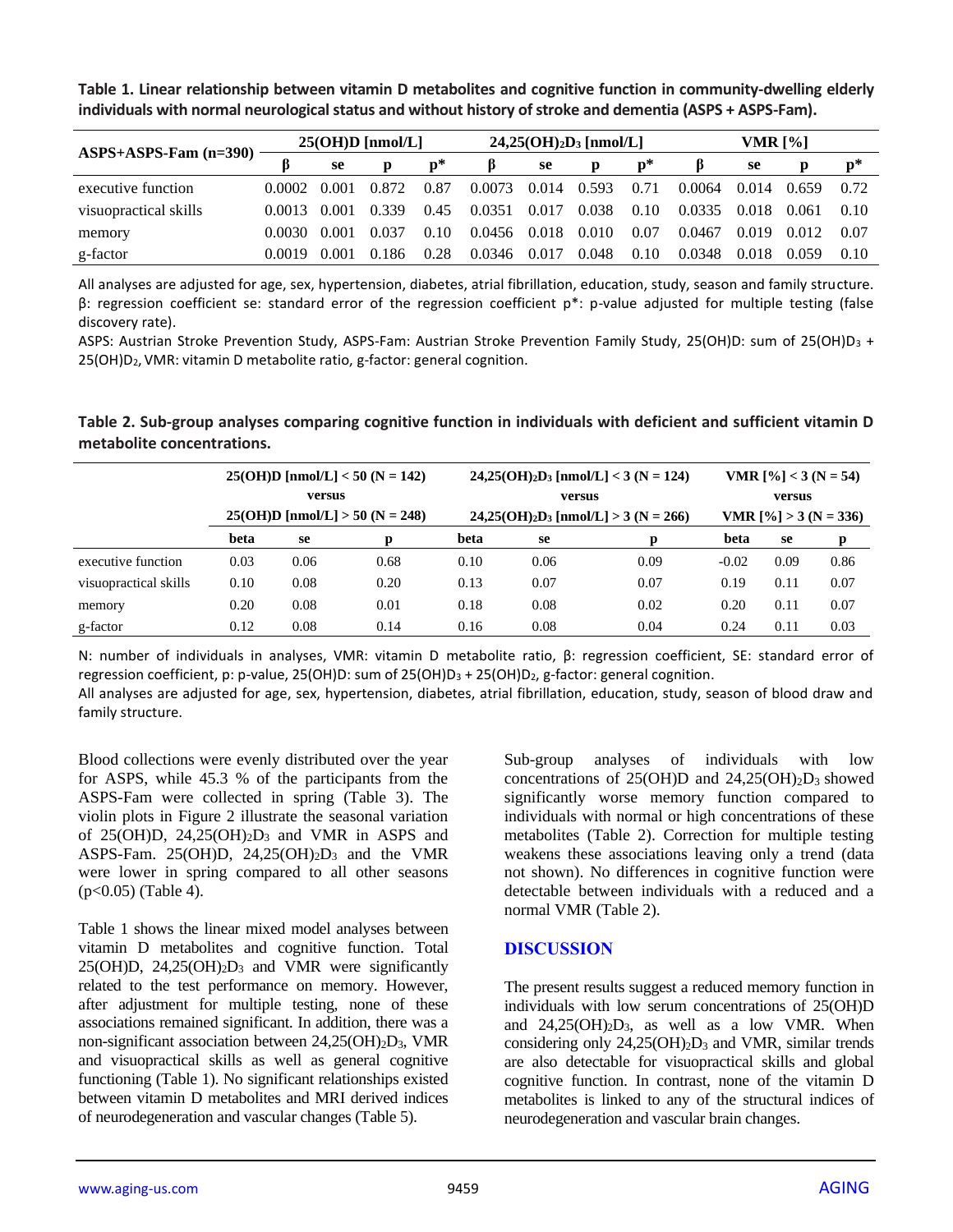#### **Table 3. Cohort baseline characteristics.**

| <b>Cohort</b>                          | <b>Total</b>          | <b>ASPS</b>          | <b>ASPS-Fam</b>      | $\mathbf{p}^*$        |
|----------------------------------------|-----------------------|----------------------|----------------------|-----------------------|
| N                                      | <b>390</b>            | 242                  | 148                  |                       |
| females, $N$ $(\%)$                    | 241 (61.8%)           | 151 (62.4%)          | $90(60.8\%)$         | 0.75                  |
| age (years), median [IQR]              | 69 [63-74]            | 69 $[64 - 75]$       | $68$ [55 - 75]       | 0.002                 |
| education (years), median [IQR]        | $10$ [9-13]           | $10[9 - 10]$         | $10$ [10 - 13]       | 0.001                 |
| hypertension, $N$ (%)                  | 286 (73.3%)           | 187 (77.3%)          | 99 (66.9%)           | 0.24                  |
| diabetes, $N$ $(\%)$                   | 49 (12.6%)            | $31(12.8\%)$         | 18 (12.2%)           | 0.85                  |
| atrial fibrillation, $N$ (%)           | $23(5.9\%)$           | $14(5.8\%)$          | $9(6.1\%)$           | 0.90                  |
| $25(OH)D_3$ (nmol/L), median [IQR]     | $58.8$ [39.5 - 76.0]  | 58.4 [37.9 - 77.9]   | 59.5 [42.8 - 72.8]   | 0.76                  |
| $25(OH)D2$ (nmol/L), median [IQR]      | $1.6$ [ $1.0 - 2.5$ ] | $1.4$ [0.9 - 1.9]    | $2.2$ [1.3 - 3.3]    | $9.6 \times 10^{-10}$ |
| total $25(OH)D$ (nmol/L), median [IQR] | 60.4 $[42.2 - 78.5]$  | 59.7 $[40.0 - 79.8]$ | $61.4$ [46.1 - 75.2] | 0.56                  |
| $24,25(OH)2D3$ (nmol/L), median [IQR]  | $3.1$ [1.6 – 4.6]     | $3.1$ [1.5 – 4.8]    | $3.2$ [1.9 - 4.5]    | 0.77                  |
| $VMR$ (%), median [IQR]                | $5.2$ [3.9 – 6.8]     | $5.1$ [3.7 - 6.8]    | $5.4$ [4.0 - 6.9]    | 0.43                  |
| blood samples: spring, $N$ (%)         | 118 (30.3%)           | 51 (21.2%)           | 67 (45.3%)           |                       |
| blood samples: summer, $N$ (%)         | $110(28.2\%)$         | 76 (31.4%)           | 34 (23.0%)           |                       |
| blood samples: autumn, $N$ (%)         | 87 (22.3%)            | 66 (28.3%)           | 21 (14.2%)           |                       |
| blood samples: winter, $N$ (%)         | 75 (19.2%)            | 49 (20.2%)           | 26 (17.6%)           |                       |

ASPS: Austrian Stroke Prevention Study; ASPS-Fam: Austrian Stroke Prevention Family Study; VMR: vitamin D metabolite ratio. \*Chi-Square test was used to compare categorical variables and Mann-Whitney-U test was used to compare the nonnormally distributed continuous variables between ASPS and ASPS-Fam.

Several studies have investigated a potential relationship between serum 25(OH)D and cognitive function with mixed results. For example, amongst 2,777 well-functioning, community-dwelling elderly individuals of the Health ABC cohort, serum 25(OH)D was associated with global cognitive function and cognitive decline [45]. Miller et al. described higher rates of decline in episodic memory and executive function in vitamin D deficient individuals, but no association with semantic or visuospatial ability [46]. Additional support that links vitamin D deficiency to cognitive impairment and decline comes from the Dutch Longitudinal Aging Study Amsterdam (LASA), the US Cardiovascular Health Study (CHS) and the ESTHER study [47–50]. However, there have also been contrasting findings. In a rather small study of 64 nondemented, older Portuguese subjects, Carvalho et al. did not find significant cross-sectional or longitudinal



**Figure 2. Seasonal distribution of 25(OH)D, 24,25(OH)2D<sup>3</sup> and VMR in ASPS and ASPS family.** The line within the boxplots denotes the median of the parameter. The crystal within the boxplot denotes the mean of the parameter. ASPS: Austrian Stroke Prevention Study; ASPS-FAM: Austrian Stroke Prevention Family Study; VMR: vitamin D metabolite ratio.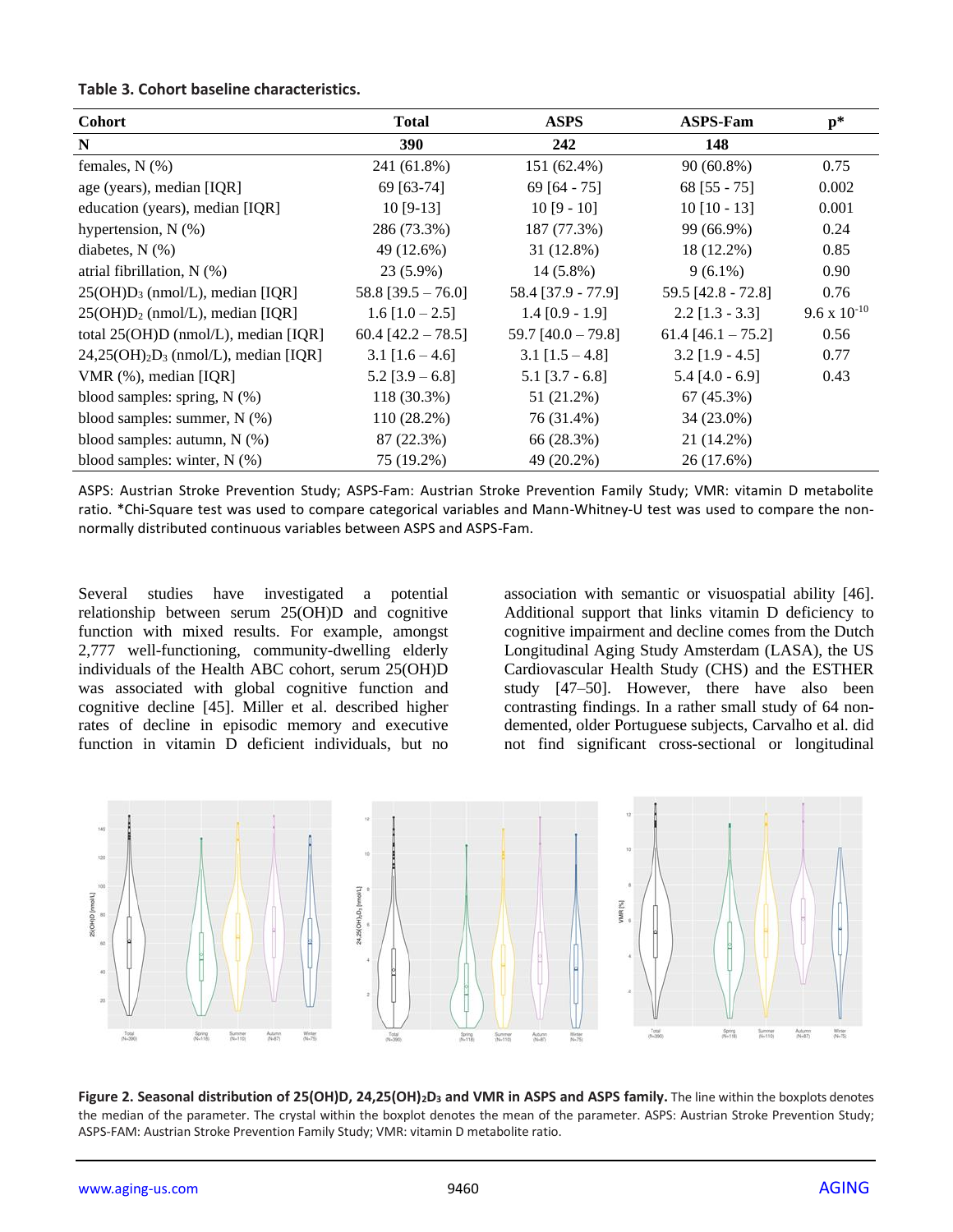#### **Table 4. Seasonal distribution of vitamin D metabolites.**

|                                             | Total Sample (N=390) | <b>Spring</b><br>$(N=118)$ | Summer<br>$(N=110)$ | Autumn<br>$(N=87)$ | Winter<br>$(N=75)$ | $p*$    |
|---------------------------------------------|----------------------|----------------------------|---------------------|--------------------|--------------------|---------|
| $25(OH)D$ (nmol/L), median [IQR]            | $60.4$ [42.2-78.5]   | 48.8 [33.9-67.6]           | 63.6 [48.0-80.8]    | 68.6 [50.2-85.5]   | 59.8 [42.8-77.3]   | < 0.001 |
| $24,25(OH)_{2}D_{3}$ (nmol/L), median [IQR] | $3.1$ [1.6-4.6]      | $1.9$ [1.1-3.8]            | $3.6$ [1.9-4.8]     | $3.9$ [2.6-5.6]    | $3.4$ [1.5-4.9]    | < 0.001 |
| VMR $(\%)$ , median [IQR]                   | 5.3 [3.9-6.8]        | 4.4 [3.2-5.9]              | 5.4 [3.9-6.9]       | $6.2$ [4.7-7.2]    | 5.5 [4.1-7.0]      | < 0.001 |

Spring includes March, April and May; Summer includes June, July and August; Autumn includes September, October, November; Winter includes December, January and February. 25(OH)D: sum of 25(OH)D<sub>3</sub> + 25(OH)D<sub>2</sub>, VMR: vitamin D metabolite ratio.

\*p-value: Mann-Whitney-U test was used to compare Vitamin D metabolites between spring and the other three seasons.

| <b>ASPS-Fam</b>                       | $25(OH)D$ [nmol/L] |           |      |             | $24,25(OH)2D3$ [nmol/L] |      | <b>VMR</b> [%] |            |      |
|---------------------------------------|--------------------|-----------|------|-------------|-------------------------|------|----------------|------------|------|
| $N = 139$                             | ß                  | <b>SE</b> | p    | β           | <b>SE</b>               | p    | ß              | <b>SE</b>  | р    |
| <b>Total Gray Matter Volume</b>       | $-5.84E-05$        | 5.70E-05  | 0.31 | 4.06E-05    | 8.78E-04                | 0.96 | 1.04E-03       | 9.69E-04   | 0.28 |
| <b>Subcortical Gray Matter Volume</b> | $-1.18E-05$        | 7.03E-06  | 0.09 | $-1.49E-04$ | 1.08E-04                | 0.17 | $-1.27E-04$    | 1.22E-04   | 0.30 |
| Hippocampus Volume                    | $-1.24E-07$        | 7.96E-07  | 0.88 | $-9.94E-07$ | 1.22E-05                | 0.94 | $-3.30E-06$    | 1.34E-05   | 0.81 |
| <b>Cortical Volume</b>                |                    |           |      |             |                         |      |                |            |      |
| Total                                 | $-3.00E-05$        | 4.54E-05  | 0.51 | 2.52E-04    | 6.97E-04                | 0.72 | 1.03E-03       | 7.64E-04   | 0.18 |
| <b>Frontal Lobe</b>                   | $-1.38E-05$        | 1.91E-05  | 0.47 | 4.04E-05    | 2.94E-04                | 0.89 | 3.86E-04       | 3.23E-04   | 0.23 |
| Temporal Lobe                         | 1.75E-06           | 1.05E-05  | 0.87 | 1.59E-04    | 1.61E-04                | 0.32 | 2.40E-04       | 1.80E-04   | 0.18 |
| Parietal Lobe                         | $-1.28E-05$        | 1.31E-05  | 0.33 | 1.02E-05    | 2.01E-04                | 0.96 | 2.31E-04       | $2.21E-04$ | 0.30 |
| Occipital Lobe                        | $-3.08E-06$        | 6.28E-06  | 0.62 | 3.70E-05    | 9.64E-05                | 0.70 | 9.33E-05       | 1.08E-04   | 0.39 |
| <b>Cortical Thickness</b>             |                    |           |      |             |                         |      |                |            |      |
| Frontal Lobe                          | $-9.95E-07$        | 3.73E-06  | 0.79 | $-1.96E-05$ | 5.74E-05                | 0.73 | $-3.80E - 05$  | 6.45E-05   | 0.56 |
| Temporal Lobe                         | 1.28E-06           | 3.45E-06  | 0.71 | 4.42E-05    | 5.29E-05                | 0.40 | 1.97E-05       | 5.91E-05   | 0.74 |
| Parietal Lobe                         | $-1.78E-06$        | 3.43E-06  | 0.60 | $-1.48E-05$ | 5.27E-05                | 0.78 | $-4.16E-06$    | 5.85E-05   | 0.94 |
| Occipital Lobe                        | $-2.92E-06$        | 2.65E-06  | 0.27 | $-2.44E-05$ | 4.08E-05                | 0.55 | $-7.66E-06$    | 4.53E-05   | 0.87 |
| <b>Cortical Surface Area</b>          |                    |           |      |             |                         |      |                |            |      |
| <b>Frontal Lobe</b>                   | $-3.44E-04$        | 7.14E-04  | 0.63 | 5.06E-03    | 1.10E-02                | 0.65 | 2.01E-02       | 1.23E-02   | 0.10 |
| <b>Temporal Lobe</b>                  | $-1.43E-04$        | 3.76E-04  | 0.70 | $-4.65E-04$ | 5.77E-03                | 0.94 | 4.40E-03       | 6.46E-03   | 0.50 |
| Parietal Lobe                         | $-2.30E-04$        | 5.24E-04  | 0.66 | 2.41E-03    | 8.05E-03                | 0.76 | 9.41E-03       | 9.03E-03   | 0.30 |
| Occipital Lobe                        | 2.37E-04           | 3.03E-04  | 0.43 | 4.55E-03    | 4.65E-03                | 0.33 | 3.66E-03       | 5.24E-03   | 0.49 |

**Table 5. Linear relationship between vitamin D metabolites and MRI in ASPS-Fam.**

ASPS-Fam: Austrian Stroke Prevention Family Study, N: number of individuals in analyses, VMR: vitamin D metabolite ratio, β: regression coefficient, SE: standard error of regression coefficient, p: p-value.

All analyses are adjusted for age, sex, hypertension, diabetes, atrial fibrillation, season at blood draw and family structure. All Freesurfer variables are normalized for total intracranial volume.

correlations between baseline 25(OH)D and composite scores of executive and memory function [51]. The present study expands existing knowledge significantly by combining in depth cognitive testing with advanced MRI analyses of structural brain atrophy and mass spectrometric measurements of vitamin D metabolites in a single cohort of substantial size. Similar to our study, most previous investigations also suggest a decline of cognitive function with decreasing concentrations of 25(OH)D. Nonetheless, previous findings were mainly based on relatively simple screening tools, such as the Mini-Mental State Examination, Trail Making Tests, the digit symbol substitution test (DSST) or a standardized phone interview. In the present study we performed an

extensive analysis of all cognitive domains showing a consistent trend that links serum 25(OH)D to memory function. When considering  $24,25(OH)_2D_3$  and VMR, similar relationships were seen for visuopractical skills and global cognitive function as assessed by the g-factor.

It is important to note that previous studies assessed 25(OH)D mainly by immunoassays. These assays are known for their variable analytical performance, which may represent a source of substantial bias [52–54]. None of these assays is capable of detecting additional vitamin D metabolites. Importantly, the simultaneous measurement of  $25(OH)D$  and  $24,25(OH)2D_3$  as it was done in our study allows to improve the identification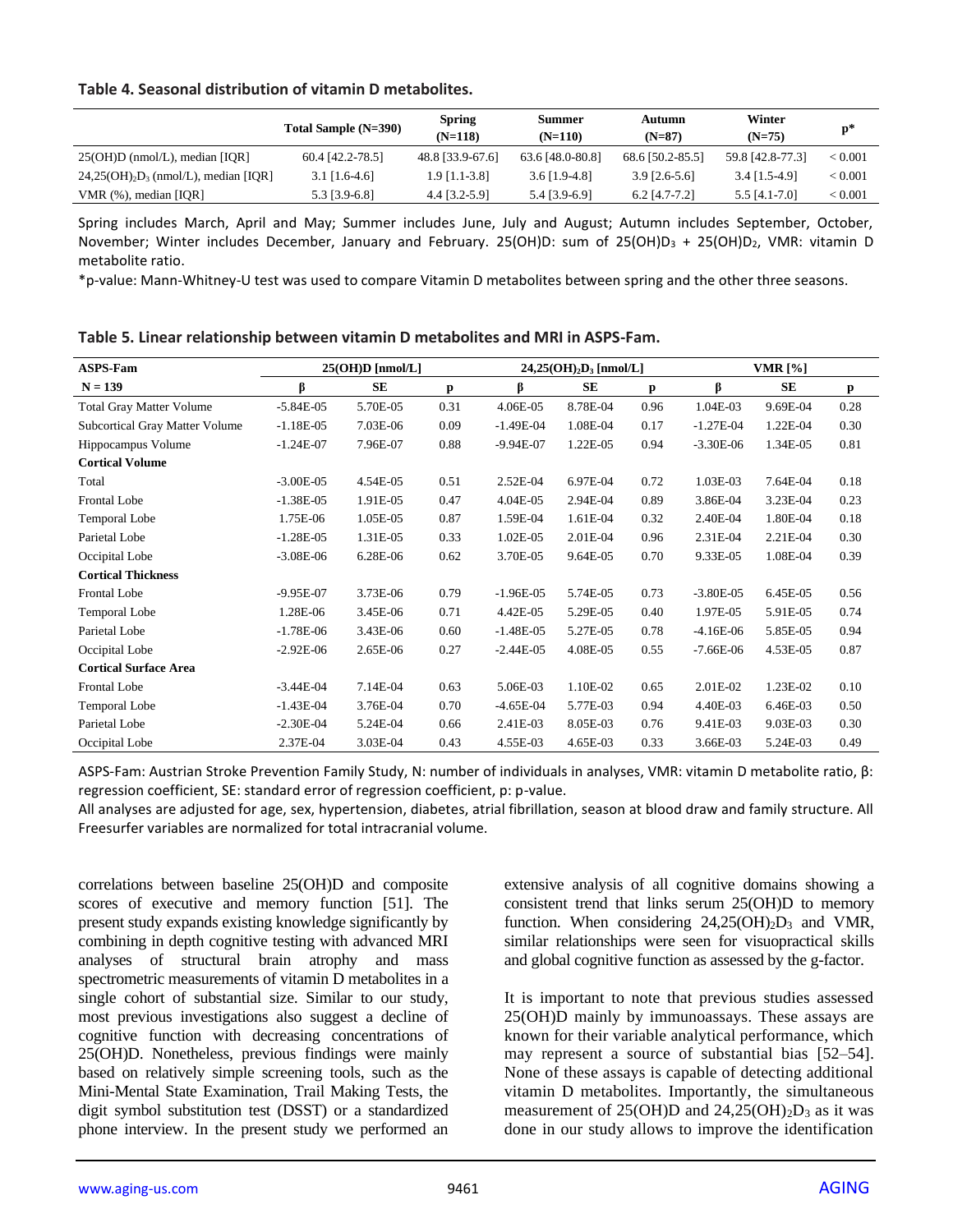of individuals with vitamin D deficiency, CYP24A1 lack of function mutations, vitamin D intoxication or uncontrolled  $1,25(OH)_2D$  production in granulomatous diseases [22, 55]. Recently the concept of an individual 25(OH)D set-point has been proposed [22]. According to this concept, CYP24A1 is downregulated in the presence of low amounts of 25(OH)D and becomes upregulated when sufficient amounts of active  $1,25(OH)<sub>2</sub>D$  are available. Consequently, in the absence of genetic enzyme defects, detectable amounts of  $24.25(OH)<sub>2</sub>D<sub>3</sub>$  imply a sufficient supply with vitamin D that allows the maintenance of an adequate vitamin D metabolism. In contrast, undetectable  $24,25(OH)<sub>2</sub>D<sub>3</sub>$  concentrations suggest functional vitamin D deficiency. This concept is supported by a recent study from Cavalier et al., were in a large cohort of children, adolescents and young adults more than 80 % of individuals with 25(OH)D concentrations between 30 and 50 nmol/L had detectable levels of  $24,25(OH)<sub>2</sub>D<sub>3</sub>$ , which suggests vitamin D sufficiency from a biochemical point of view [22]. In line with this concept, the present study revealed the strongest associations between  $24,25(OH)<sub>2</sub>D<sub>3</sub>$  and cognitive function. In the linear model  $24,25(OH)<sub>2</sub>D<sub>3</sub>$  was positively associated with memory, visuopractical skills and global cognitive function. Correction for multiple testing attenuated these effects slightly, but did not abolish the respective trends ( $p \le 0.1$ ). Subgroup analyses comparing individuals with and without low  $25(OH)D$ ,  $24,25(OH)_{2}D_{3}$  and VMR confirmed the results of the linear model. When considering all results together, there appears to be a consistent pattern that supports a link between serum vitamin D metabolite concentrations, VMR and cognitive function. This approach of interpreting statistical results is in line with a recent publication of Amrhein et al. that question the simple binary interpretation of p-values without considering confidence intervals and patterns of results [56].

Another key finding of the present study is that neither  $25(OH)D$  nor  $24.25(OH)_{2}D_{3}$  are related to MRI derived indices of neurodegeneration and vascular changes. In contrast, previous studies reported reduced gray matter volume, lower volumes of hippocampal subfields and connection deficits in 25(OH)D deficient people [57, 12]. In the FRAMINGHAM study, deficient 25(OH)D concentrations were associated with lower hippocampal volumes, but not with total brain volume, white matter hyperintensities, or silent brain infarcts [17].

The absence of a significant relationship between serum  $25(OH)D$ , and  $24.25(OH)2D_3$  and MRI derived indices of brain atrophy, suggests a functional rather than a structural cause of cognitive impairment in subjects with low vitamin D concentrations. This assumption is supported by studies demonstrating expression of the VDR and 1α-hydroxylase in the hippocampus, hypothalamus, thalamus, cortex, subcortex and substantia nigra, which are related to cognitive function [8, 9]. Observational and experimental evidence suggest that vitamin D deficiency is linked to cholinergic dysfunction in the brain, which may have resulted in worse memory performance in our community-dwelling subjects even in the absence of a neurodegenerative process [12, 13, 58]. A study of Johansson et al. supports this view as it showed an indirect association between lower 25(OH)D and acetylcholinesterase activity in cerebrospinal fluid [13]. Another mechanism that might play a role is the vitamin D-related upregulation of neurotrophic factors, such as NGF, GDNF, and NTF3 [11], which are also known to exert enhancing effects on cognition [5, 59, 60].

Our study has limitations. The percentage of vitamin D deficient participants  $(25(OH)D \le 50 \text{ nmol/L})$  is small. This might have reduced the chance of identifying potential associations with cognitive impairment and brain abnormalities in our cohort of community-dwelling persons. Furthermore, the detailed assessment of cognitive function and brain structure resulted in a substantial number of statistical tests requiring correction for multiple testing. In conjunction with the limited number of participants this correction weakened several significances leaving only trends. Recently, scientists and statisticians have proposed to change the traditional approach of interpreting statistical results in a binary fashion on the basis of p-values and to consider confidence intervals and patterns as well [56]. When considering all of our results together, there appears to be a pattern that supports a link between serum vitamin D metabolite concentrations and cognitive function. Another limitation is the lack of information on sun exposure and nutrition, which are potential confounders of vitamin D metabolite concentrations. However, a relatively even distribution of study visits throughout the year and adjustment of all statistical analyses for the time of blood collection accounted for the well-known seasonal variation of 25(OH)D [7]. The limited number of patients with MRI data weakens the statistical power of the present results. Between the study visits of ASPS and ASPS Family, substantial progress in MRI technology and data analyses occurred. Therefore, results from ASPS are not comparable with those from ASPS Family and had to be excluded. Strengths of our study are the extensive diagnostic work up of study participants including a thorough clinical examination, demanding cognitive testing and complete quantitative assessment of focal and global structural brain changes. Another strength is the state-of-the-art measurement of vitamin D metabolites by LC-MS/MS. Sample quality, especially analyte stability,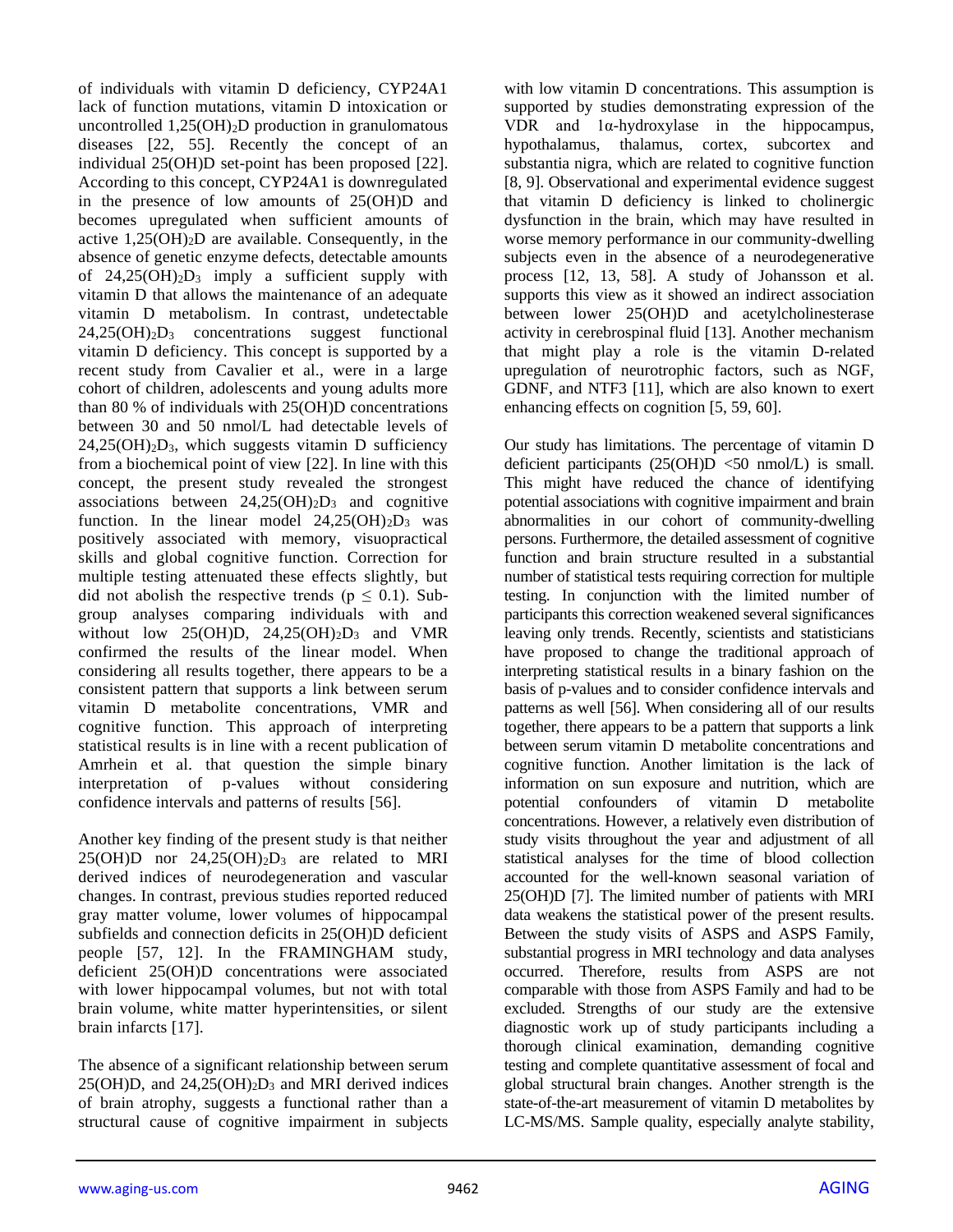is an important aspect that should be considered when working with samples that have been stored for an extended period of time. In contrast to many other analytes,  $25(OH)D$  and  $24,25(OH)_2D$  are very stable compounds that change minimally when stored at -80° C frozen [23]. This point is supported by the comparable mean concentrations of 25(OH)D and 24,25(OH)<sub>2</sub>D<sub>3</sub> in ASPS and ASPS family. The samples of both cohorts have been collected several years apart and despite this fact their mean concentrations were almost identical.

In conclusion, vitamin D deficient individuals appear to have a modest reduction of memory function without structural brain atrophy. As vitamin D deficiency is highly prevalent and effective therapies for cognitive dysfunction and dementia are lacking, future studies should explore if vitamin D supplementation can improve cognitive function.

## **Abbreviations**

AD: Alzheimer`s disease; ASPS: Austrian Stroke Prevention Study; ASPS-Fam: Austrian Stroke Prevention Family Study; MRI: Magnetic Resonance Imaging; LC-MS/MS: liquid-chromatography tandem massspectrometry; 25(OH)D: 25-hydroxyvitamin D; 1,25(OH)2D: 1,25-dihydroxy vitamin D; 25(OH)D3: 25 hydroxyvitamin D3; 25(OH)D2: 25-hydroxyvitamin D2; 24,25(OH)2D3: 24,25-dihydroxyvitamin D3; VDR: vitamin D receptor; VMR: vitamin D metabolite ratio; NGF: nerve growth factor; GDNF: glial-derived nerve growth factor; NTF3: neurotrophin 3; PTAD: 4-phenyl-1,2,4-triazoline-3,5-dione; m/z: mass to charge ratio; RT: retention time; STD: standard deviation; IQR: interquartile range; β: regression coefficient; SE: standard error of the regression coefficient; and p: p-values.

#### **ACKNOWLEDGMENTS**

Zelzer S. wrote the manuscript and statistical analysis was done by Hofer E. Meinitzer A. supervised this study project. All the authors have accepted responsibility for the entire content of this submitted manuscript and approved submission.

This study is part of the dissertation of the first author Z. S.

## **CONFLICTS OF INTEREST**

The authors declare that they have no conflicts of interest.

#### **REFERENCES**

1. Duchaine CS, Talbot D, Nafti M, Giguère Y, Dodin S, Tourigny A, Carmichael PH, Laurin D. Vitamin D status,

cognitive decline and incident dementia: the Canadian Study of Health and Aging. Can J Public Health. 2020; 111:312–21. <https://doi.org/10.17269/s41997-019-00290-5> PMI[D:32016921](https://pubmed.ncbi.nlm.nih.gov/32016921)

2. Alzheimer's Disease International. The state of the art of dementia research: New frontiers. World Alzheimer Report. 2018. [https://www.alz.co.uk/research/WorldAlzheimerRepor](https://www.alz.co.uk/research/WorldAlzheimerReport2018.pdf) [t2018.pdf](https://www.alz.co.uk/research/WorldAlzheimerReport2018.pdf)

- 3. Wolters FJ, Ikram MA. Erratum to: Epidemiology of Dementia: The Burden on Society, the Challenges for Research. Methods Mol Biol. 2018; 1750:E3. [https://doi.org/10.1007/978-1-4939-7704-8\\_27](https://doi.org/10.1007/978-1-4939-7704-8_27) PMI[D:29974395](https://pubmed.ncbi.nlm.nih.gov/29974395)
- 4. Gil Á, Plaza-Diaz J, Mesa MD. Vitamin D: Classic and Novel Actions. Ann Nutr Metab. 2018; 72:87–95. <https://doi.org/10.1159/000486536> PMID[:29346788](https://pubmed.ncbi.nlm.nih.gov/29346788)
- 5. Bivona G, Agnello L, Bellia C, Iacolino G, Scazzone C, Lo Sasso B, Ciaccio M. Non-Skeletal Activities of Vitamin D: From Physiology to Brain Pathology. Medicina (Kaunas). 2019; 55:341. <https://doi.org/10.3390/medicina55070341> PMI[D:31284484](https://pubmed.ncbi.nlm.nih.gov/31284484)
- 6. Herrmann M, Sullivan DR, Veillard AS, McCorquodale T, Straub IR, Scott R, Laakso M, Topliss D, Jenkins AJ, Blankenberg S, Burton A, Keech AC, and FIELD Study Investigators. Serum 25-hydroxyvitamin D: a predictor of macrovascular and microvascular complications in patients with type 2 diabetes. Diabetes Care. 2015; 38:521–28.

<https://doi.org/10.2337/dc14-0180> PMID[:25524951](https://pubmed.ncbi.nlm.nih.gov/25524951)

7. Giuliani S, Barbieri V, Di Pierro AM, Rossi F, Widmann T, Lucchiari M, Pusceddu I, Pilz S, Obermayer-Pietsch B, Herrmann M. LC-MS/MS based 25(OH)D status in a large Southern European outpatient cohort: genderand age-specific differences. Eur J Nutr. 2019; 58:2511–20.

<https://doi.org/10.1007/s00394-018-1803-1> PMI[D:30088075](https://pubmed.ncbi.nlm.nih.gov/30088075)

8. Sutherland MK, Somerville MJ, Yoong LK, Bergeron C, Haussler MR, McLachlan DR. Reduction of vitamin D hormone receptor mRNA levels in Alzheimer as compared to Huntington hippocampus: correlation with calbindin-28k mRNA levels. Brain Res Mol Brain Res. 1992; 13:239–50.

[https://doi.org/10.1016/0169-328x\(92\)90032-7](https://doi.org/10.1016/0169-328x(92)90032-7) PMI[D:1317496](https://pubmed.ncbi.nlm.nih.gov/1317496)

9. Banerjee A, Khemka VK, Ganguly A, Roy D, Ganguly U, Chakrabarti S. Vitamin D and Alzheimer's Disease: Neurocognition to Therapeutics. Int J Alzheimers Dis. 2015; 2015:192747. <https://doi.org/10.1155/2015/192747>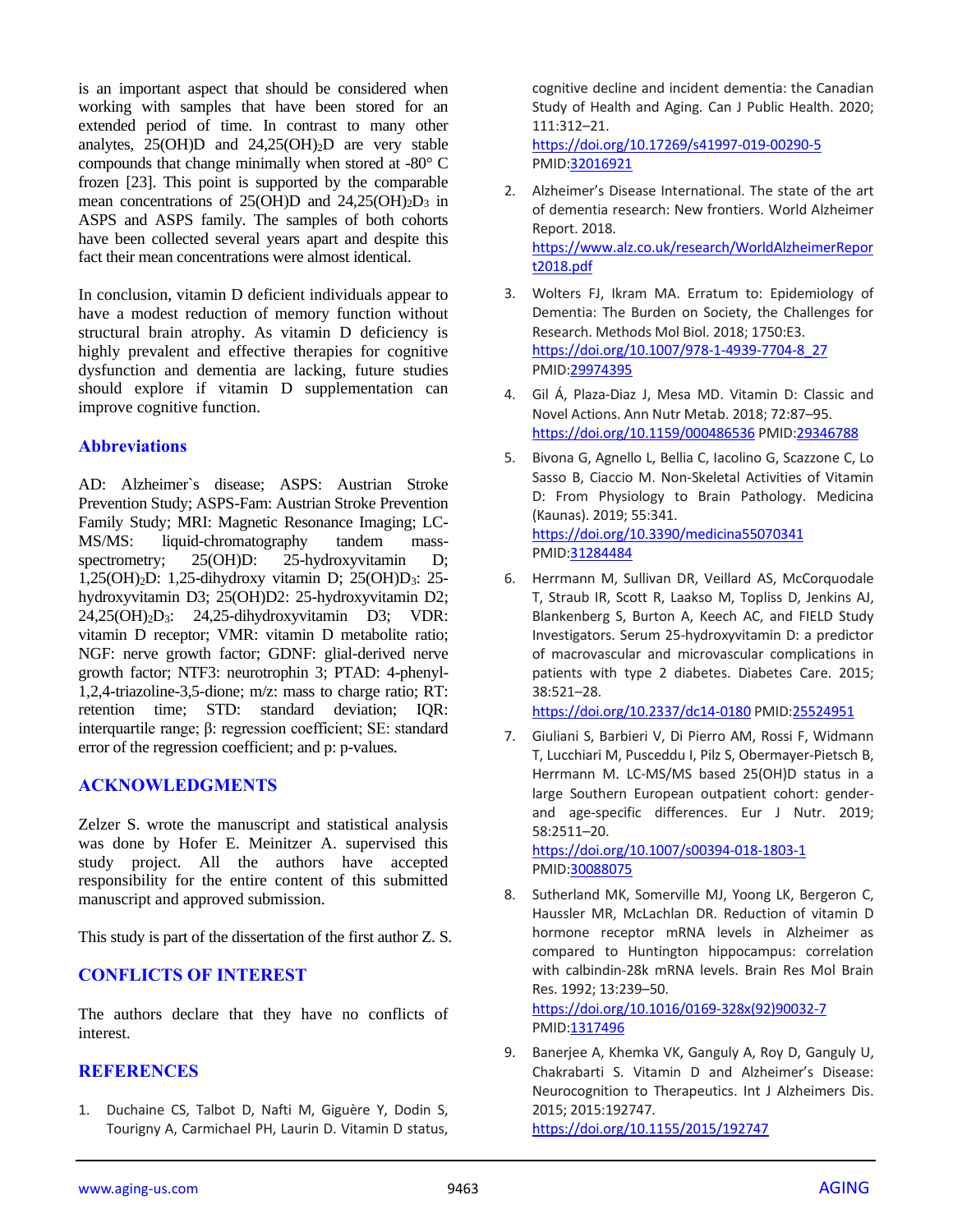PMID[:26351614](https://pubmed.ncbi.nlm.nih.gov/26351614)

- 10. Harms LR, Burne TH, Eyles DW, McGrath JJ. Vitamin D and the brain. Best Pract Res Clin Endocrinol Metab. 2011; 25:657–69. <https://doi.org/10.1016/j.beem.2011.05.009> PMID[:21872806](https://pubmed.ncbi.nlm.nih.gov/21872806)
- 11. Fernandes de Abreu DA, Eyles D, Féron F. Vitamin D, a neuro-immunomodulator: implications for neurodegenerative and autoimmune diseases. Psychoneuroendocrinology. 2009 (Suppl 1); 34:S265–77. <https://doi.org/10.1016/j.psyneuen.2009.05.023> PMID[:19545951](https://pubmed.ncbi.nlm.nih.gov/19545951)
- 12. Brouwer-Brolsma EM, van der Zwaluw NL, van Wijngaarden JP, Dhonukshe-Rutten RA, in 't Veld PH, Feskens EJ, Smeets PA, Kessels RP, van de Rest O, de Groot LC. Higher Serum 25-Hydroxyvitamin D and Lower Plasma Glucose Are Associated with Larger Gray Matter Volume but Not with White Matter or Total Brain Volume in Dutch Community-Dwelling Older Adults. J Nutr. 2015; 145:1817–23. <https://doi.org/10.3945/jn.115.214197> PMID[:26136594](https://pubmed.ncbi.nlm.nih.gov/26136594)
- 13. Johansson P, Almqvist EG, Johansson JO, Mattsson N, Andreasson U, Hansson O, Wallin A, Blennow K, Zetterberg H, Svensson J. Cerebrospinal fluid (CSF) 25 hydroxyvitamin D concentration and CSF acetylcholinesterase activity are reduced in patients with Alzheimer's disease. PLoS One. 2013; 8:e81989. <https://doi.org/10.1371/journal.pone.0081989> PMID[:24312390](https://pubmed.ncbi.nlm.nih.gov/24312390)
- 14. Annweiler C, Maby E, Meyerber M, Beauchet O. Hypovitaminosis D and executive dysfunction in older adults with memory complaint: a memory clinic-based study. Dement Geriatr Cogn Disord. 2014; 37:286–93. <https://doi.org/10.1159/000356483> PMID[:24356580](https://pubmed.ncbi.nlm.nih.gov/24356580)
- 15. Chai B, Gao F, Wu R, Dong T, Gu C, Lin Q, Zhang Y. Vitamin D deficiency as a risk factor for dementia and Alzheimer's disease: An updated meta-analysis. BMC Neurol. 2019; 19:284. <https://doi.org/10.1186/s12883-019-1500-6> PMID[:31722673](https://pubmed.ncbi.nlm.nih.gov/31722673)
- 16. Feart C, Helmer C, Merle B, Herrmann FR, Annweiler C, Dartigues JF, Delcourt C, Samieri C. Associations of lower vitamin D concentrations with cognitive decline and long-term risk of dementia and Alzheimer's disease in older adults. Alzheimers Dement. 2017; 13:1207–16. <https://doi.org/10.1016/j.jalz.2017.03.003> PMID[:28522216](https://pubmed.ncbi.nlm.nih.gov/28522216)
- 17. Karakis I, Pase MP, Beiser A, Booth SL, Jacques PF, Rogers G, DeCarli C, Vasan RS, Wang TJ, Himali JJ,

Annweiler C, Seshadri S. Association of Serum Vitamin D with the Risk of Incident Dementia and Subclinical Indices of Brain Aging: The Framingham Heart Study. J Alzheimers Dis. 2016; 51:451–61.

<https://doi.org/10.3233/JAD-150991> PMID[:26890771](https://pubmed.ncbi.nlm.nih.gov/26890771)

- 18. Kilpatrick L, Houston DK, Wilson VK, Lovato J, Ayonayon HN, Cauley JA, Harris T, Simonsick EM, Yaffe K, Kritchevsky SB, Sink KM. Low 25- Hydroxyvitamin D Concentrations and Risk of Incident Cognitive Impairment in Black and White Older Adults: The Health ABC Study. J Nutr Gerontol Geriatr. 2018; 37:1–13. <https://doi.org/10.1080/21551197.2017.1419899> PMI[D:29505349](https://pubmed.ncbi.nlm.nih.gov/29505349)
- 19. Olsson E, Byberg L, Karlström B, Cederholm T, Melhus H, Sjögren P, Kilander L. Vitamin D is not associated with incident dementia or cognitive impairment: an 18 y follow-up study in community-living old men. Am J Clin Nutr. 2017; 105:936–43. <https://doi.org/10.3945/ajcn.116.141531> PMI[D:28202477](https://pubmed.ncbi.nlm.nih.gov/28202477)
- 20. Ali P, Labriffe M, Navasiolava N, Custaud MA, Dinomais M, Annweiler C, and SAM group. Vitamin D concentration and focal brain atrophy in older adults: a voxel-based morphometric study. Ann Clin Transl Neurol. 2020; 7:554–58.

<https://doi.org/10.1002/acn3.50997> PMI[D:32150789](https://pubmed.ncbi.nlm.nih.gov/32150789)

21. Mowry EM, Azevedo CJ, McCulloch CE, Okuda DT, Lincoln RR, Waubant E, Hauser SL, Pelletier D. Body mass index, but not vitamin D status, is associated with brain volume change in MS. Neurology. 2018; 91:e2256–64.

<https://doi.org/10.1212/WNL.0000000000006644> PMI[D:30429274](https://pubmed.ncbi.nlm.nih.gov/30429274)

22. Cavalier E, Huyghebaert L, Rousselle O, Bekaert AC, Kovacs S, Vranken L, Peeters S, Le Goff C, Ladang A. Simultaneous measurement of 25(OH)-vitamin D and 24,25(OH)2-vitamin D to define cut-offs for CYP24A1 mutation and vitamin D deficiency in a population of 1200 young subjects. Clin Chem Lab Med. 2020; 58:197–201.

<https://doi.org/10.1515/cclm-2019-0996> PMI[D:31804956](https://pubmed.ncbi.nlm.nih.gov/31804956)

23. Zelzer S, Meinitzer A, Enko D, Simstich S, Le Goff C, Cavalier E, Herrmann M, Goessler W. Simultaneous determination of 24,25- and 25,26-dihydroxyvitamin D3 in serum samples with liquid-chromatography mass spectrometry - A useful tool for the assessment of vitamin D metabolism. J Chromatogr B Analyt Technol Biomed Life Sci. 2020; 1158:122394.

<https://doi.org/10.1016/j.jchromb.2020.122394> PMI[D:33091679](https://pubmed.ncbi.nlm.nih.gov/33091679)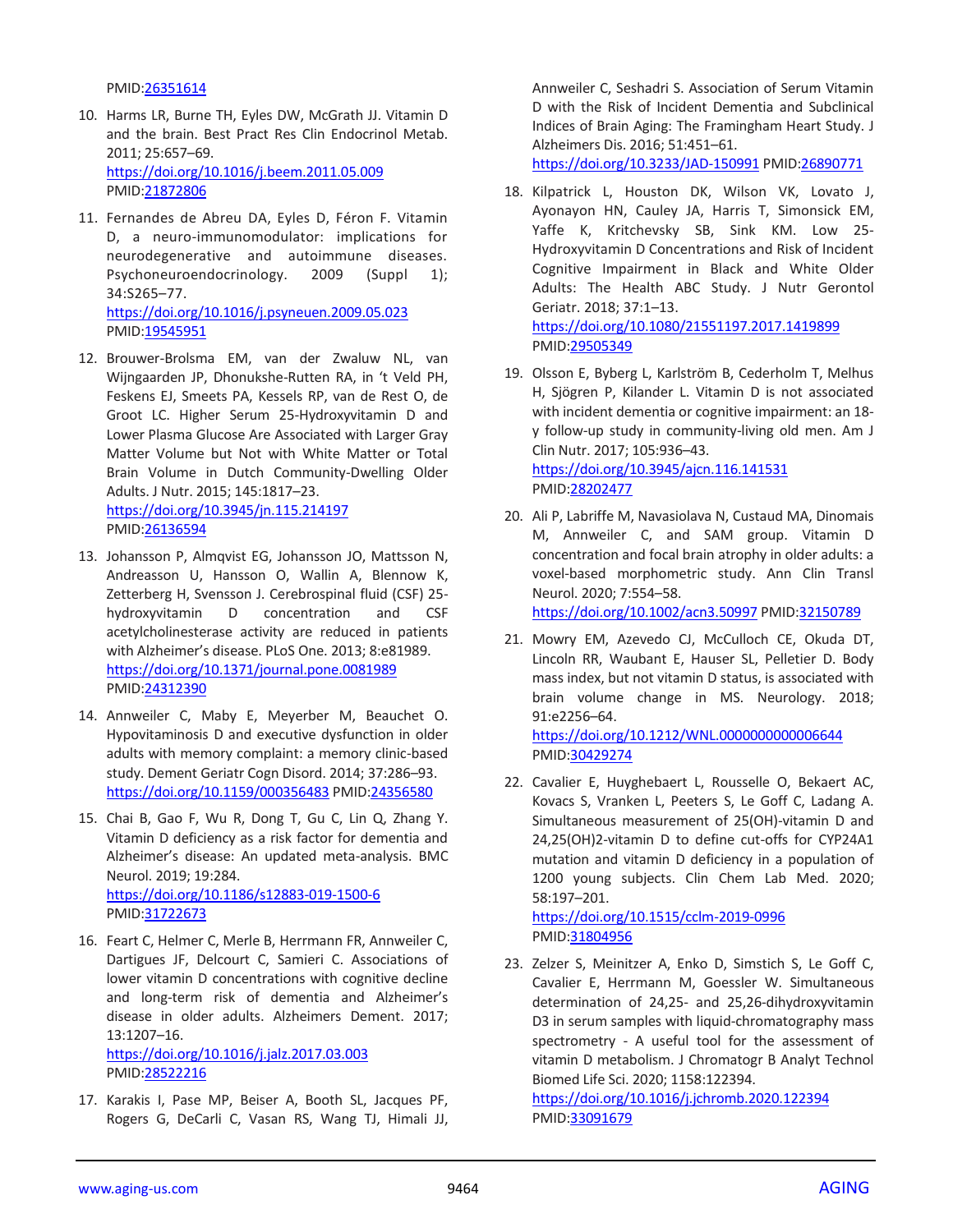24. Cavalier E, Rousselle O, Ferrante N, Carlisi A, Le Goff C, Souberbielle JC. Technical and clinical evaluation of the VITROS® Immunodiagnostic Products 25-OH Vitamin D Total Assay--comparison with marketed automated immunoassays and a liquid chromatography-tandem mass spectrometry method. Clin Chem Lab Med. 2013; 51:1983–89.

<https://doi.org/10.1515/cclm-2013-0138> PMID[:23732682](https://pubmed.ncbi.nlm.nih.gov/23732682)

- 25. Herrmann M. Towards a personalized assessment of vitamin D status. Clin Chem Lab Med. 2020; 58:149–51. <https://doi.org/10.1515/cclm-2019-1213> PMID[:31804957](https://pubmed.ncbi.nlm.nih.gov/31804957)
- 26. Schmidt R, Lechner H, Fazekas F, Niederkorn K, Reinhart B, Grieshofer P, Horner S, Offenbacher H, Koch M, Eber B. Assessment of cerebrovascular risk profiles in healthy persons: definition of research goals and the Austrian Stroke Prevention Study (ASPS). Neuroepidemiology. 1994; 13:308–13. <https://doi.org/10.1159/000110396> PMID[:7800110](https://pubmed.ncbi.nlm.nih.gov/7800110)
- 27. Schmidt R, Fazekas F, Kapeller P, Schmidt H, Hartung HP. MRI white matter hyperintensities: three-year follow-up of the Austrian Stroke Prevention Study. Neurology. 1999; 53:132–39. <https://doi.org/10.1212/wnl.53.1.132> PMID[:10408549](https://pubmed.ncbi.nlm.nih.gov/10408549)
- 28. Redberg RF, Benjamin EJ, Bittner V, Braun LT, Goff DC Jr, Havas S, Labarthe DR, Limacher MC, Lloyd-Jones DM, Mora S, Pearson TA, Radford MJ, Smetana GW, et al, and American Academy of Family Physicians, and American Association of Cardiovascular and Pulmonary Rehabilitation, and Preventive Cardiovascular Nurses Association. ACCF/AHA 2009 performance measures for primary prevention of cardiovascular disease in adults: a report of the American College of Cardiology Foundation/American Heart Association Task Force on Performance Measures (Writing Committee to Develop Performance Measures for Primary Prevention of Cardiovascular Disease) developed in collaboration with the American Academy of Family Physicians; American Association of Cardiovascular and Pulmonary Rehabilitation; and Preventive Cardiovascular Nurses Association: endorsed by the American College of Preventive Medicine, American College of Sports Medicine, and Society for Women's Health Research. J Am Coll Cardiol. 2009; 54:1364–405. <https://doi.org/10.1016/j.jacc.2009.08.005> PMID: 19778679
- 29. American Diabetes Association. Diagnosis and classification of diabetes mellitus. Diabetes Care. 2008 (Suppl 1); 31:S55–60.

<https://doi.org/10.2337/dc08-S055> PMI[D:18165338](https://pubmed.ncbi.nlm.nih.gov/18165338)

30. Fabregat-Cabello N, Farre-Segura J, Huyghebaert L, Peeters S, Le Goff C, Souberbielle JC, Cavalier É. A fast and simple method for simultaneous measurements of  $25(OH)D$ ,  $24.25(OH)_2$  D and the Vitamin D Metabolite Ratio (VMR) in serum samples by LC-MS/MS. Clin Chim Acta. 2017; 473:116–23. <https://doi.org/10.1016/j.cca.2017.08.024>

PMI[D:28842174](https://pubmed.ncbi.nlm.nih.gov/28842174)

- 31. Bäumler G. [Lern- und Gedächtnistest (LGT 3)]. Verlag für Psychologie Hogrefe. 1974.
- 32. Army Individual Test Battery Manual of Directions and Scoring. Washington, DC: War Department, Adjutant General`s Office. 1944.
- 33. Tewes U. [Hamburg-Wechsler-Intelligenztest für Erwachsene: HAWIE-R]. (Revision 1991 ed.). Switzerland, Bern: Huber. 1991.
- 34. Tiffin J, Asher EJ. The Purdue pegboard; norms and studies of reliability and validity. J Appl Psychol. 1948; 32:234–47. <https://doi.org/10.1037/h0061266> PMI[D:18867059](https://pubmed.ncbi.nlm.nih.gov/18867059)
- 35. [Wiener Reaktionsgerät]. Mödling, Austria: Dr. Schuhfried Ges.mbH. 1991.
- 36. Davies G, Lam M, Harris SE, Trampush JW, Luciano M, Hill WD, Hagenaars SP, Ritchie SJ, Marioni RE, Fawns-Ritchie C, Liewald DCM, Okely JA, Ahola-Olli AV, et al. Study of 300,486 individuals identifies 148 independent genetic loci influencing general cognitive function. Nat Commun. 2018; 9:2098. <https://doi.org/10.1038/s41467-018-04362-x> PMI[D:29844566](https://pubmed.ncbi.nlm.nih.gov/29844566)
- 37. Dale AM, Fischl B, Sereno MI. Cortical surface-based analysis. I. Segmentation and surface reconstruction. Neuroimage. 1999; 9:179–94. <https://doi.org/10.1006/nimg.1998.0395> PMI[D:9931268](https://pubmed.ncbi.nlm.nih.gov/9931268)
- 38. Fischl B, Salat DH, Busa E, Albert M, Dieterich M, Haselgrove C, van der Kouwe A, Killiany R, Kennedy D, Klaveness S, Montillo A, Makris N, Rosen B, Dale AM. Whole brain segmentation: automated labeling of neuroanatomical structures in the human brain. Neuron. 2002; 33:341–55. [https://doi.org/10.1016/s0896-6273\(02\)00569-x](https://doi.org/10.1016/s0896-6273(02)00569-x) PMID: 11832223
- 39. R Core Team.R: A language and environment for statistical computing (R Foundation for Statistical Computing, Vienna, Austria). 2019.
- 40. Wickham H. Elegant Graphics for Data Analysis. Springer-Verlag, New York. 2016.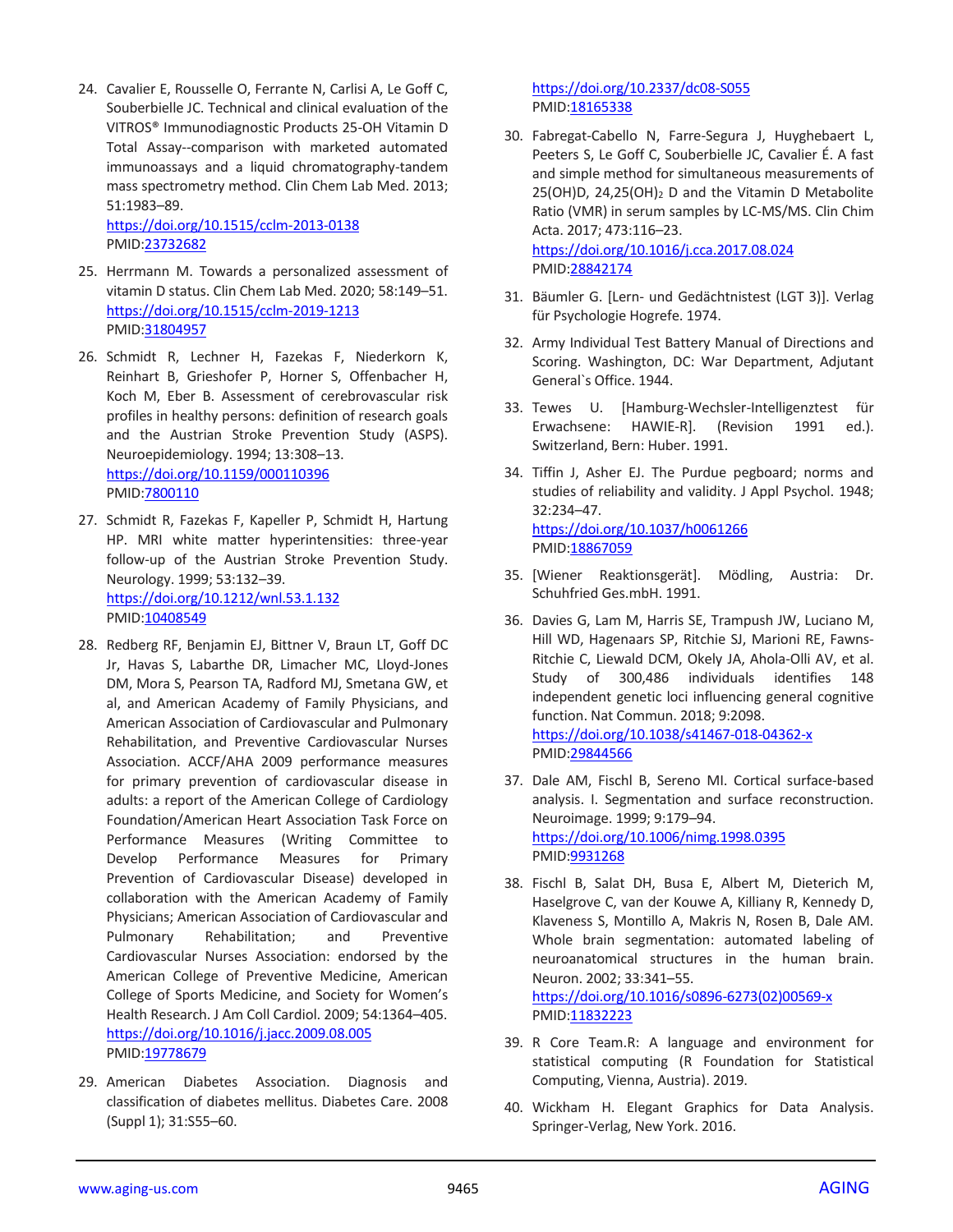41. Institute of Medicine (US) Committee to Review Dietary Reference Intakes for Vitamin D and Calcium. Dietary Reference Intakes for Calcium and Vitamin D. Ross AC, Taylor CL, Yaktine AL, Del Valle HB, editors. Washington (DC): National Academies Press (US); 2011.

<https://doi.org/10.17226/13050> PMID[:21796828](https://pubmed.ncbi.nlm.nih.gov/21796828)

- 42. Therneau T. M.coxme: Mixed Effects Cox Models. 2018.
- 43. Sinwell J. Therneau T. M.kinship2: Pedigree Functions. 2019.
- 44. Benjamini Y, Hochberg Y. Controlling the False Discovery Rate: A Practical and Powerful Approach to Multiple Testing. Journal of the Royal Statistical Society 1995; 57:289–300. <https://doi.org/10.1111/j.2517-6161.1995.tb02031.x> PMID[:11682119](https://pubmed.ncbi.nlm.nih.gov/11682119)
- 45. Wilson VK, Houston DK, Kilpatrick L, Lovato J, Yaffe K, Cauley JA, Harris TB, Simonsick EM, Ayonayon HN, Kritchevsky SB, Sink KM, and Health, Aging and Body Composition Study. Relationship between 25 hydroxyvitamin D and cognitive function in older adults: the Health, Aging and Body Composition Study. J Am Geriatr Soc. 2014; 62:636–41. <https://doi.org/10.1111/jgs.12765> PMI[D:24635412](https://pubmed.ncbi.nlm.nih.gov/24635412)
- 46. Miller JW, Harvey DJ, Beckett LA, Green R, Farias ST, Reed BR, Olichney JM, Mungas DM, DeCarli C. Vitamin D Status and Rates of Cognitive Decline in a Multiethnic Cohort of Older Adults. JAMA Neurol. 2015; 72:1295–303. <https://doi.org/10.1001/jamaneurol.2015.2115> PMID[:26366714](https://pubmed.ncbi.nlm.nih.gov/26366714)
- 47. van Schoor NM, Comijs HC, Llewellyn DJ, Lips P. Crosssectional and longitudinal associations between serum 25-hydroxyvitamin D and cognitive functioning. Int Psychogeriatr. 2016; 28:759–68. <https://doi.org/10.1017/S1041610215002252> PMID[:26691864](https://pubmed.ncbi.nlm.nih.gov/26691864)
- 48. Kuźma E, Soni M, Littlejohns TJ, Ranson JM, van Schoor NM, Deeg DJ, Comijs H, Chaves PH, Kestenbaum BR, Kuller LH, Lopez OL, Becker JT, Langa KM, et al. Vitamin D and Memory Decline: Two Population-Based Prospective Studies. J Alzheimers Dis. 2016; 50:1099–108. <https://doi.org/10.3233/JAD-150811> PMID[:26836174](https://pubmed.ncbi.nlm.nih.gov/26836174)
- 49. Breitling LP, Perna L, Müller H, Raum E, Kliegel M, Brenner H. Vitamin D and cognitive functioning in the elderly population in Germany. Exp Gerontol. 2012; 47:122–27. <https://doi.org/10.1016/j.exger.2011.11.004> PMID[:22123431](https://pubmed.ncbi.nlm.nih.gov/22123431)
- 50. Perna L, Mons U, Kliegel M, Brenner H. Serum 25 hydroxyvitamin D and cognitive decline: a longitudinal study among non-demented older adults. Dement Geriatr Cogn Disord. 2014; 38:254–63. <https://doi.org/10.1159/000362870> PMID[:24969663](https://pubmed.ncbi.nlm.nih.gov/24969663)
- 51. Carvalho AC, Santos NC, Portugal-Nunes C, Castanho TC, Moreira P, Costa PS, Sousa N, Palha JA. 25-OH Vitamin D Levels and Cognitive Performance: Longitudinal Assessment in a Healthy Aging Cohort. Front Aging Neurosci. 2019; 11:330. <https://doi.org/10.3389/fnagi.2019.00330> PMI[D:31827432](https://pubmed.ncbi.nlm.nih.gov/31827432)
- 52. Farrell CJ, Martin S, McWhinney B, Straub I, Williams P, Herrmann M. State-of-the-art vitamin D assays: a comparison of automated immunoassays with liquid chromatography-tandem mass spectrometry methods. Clin Chem. 2012; 58:531–42. <https://doi.org/10.1373/clinchem.2011.172155> PMI[D:22230812](https://pubmed.ncbi.nlm.nih.gov/22230812)
- 53. Farrell CJ, Soldo J, McWhinney B, Bandodkar S, Herrmann M. Impact of assay design on test performance: lessons learned from 25-hydroxyvitamin D. Clin Chem Lab Med. 2014; 52:1579–87. <https://doi.org/10.1515/cclm-2014-0111> PMI[D:24887958](https://pubmed.ncbi.nlm.nih.gov/24887958)
- 54. Herrmann M. The measurement of 25-hydroxy vitamin D - an analytical challenge. Clin Chem Lab Med. 2012; 50:1873–75. <https://doi.org/10.1515/cclm-2012-0526> PMI[D:23113976](https://pubmed.ncbi.nlm.nih.gov/23113976)
- 55. Marcinowska-Suchowierska E, Kupisz-Urbańska M, Łukaszkiewicz J, Płudowski P, Jones G. Vitamin D Toxicity-A Clinical Perspective. Front Endocrinol (Lausanne). 2018; 9:550. <https://doi.org/10.3389/fendo.2018.00550> PMI[D:30294301](https://pubmed.ncbi.nlm.nih.gov/30294301)
- 56. Amrhein V, Greenland S, McShane B. Scientists rise up against statistical significance. Nature. 2019; 567:305–07.

<https://doi.org/10.1038/d41586-019-00857-9> PMI[D:30894741](https://pubmed.ncbi.nlm.nih.gov/30894741)

57. Al-Amin M, Bradford D, Sullivan RK, Kurniawan ND, Moon Y, Han SH, Zalesky A, Burne TH. Vitamin D deficiency is associated with reduced hippocampal volume and disrupted structural connectivity in patients with mild cognitive impairment. Hum Brain Mapp. 2019; 40:394–406.

<https://doi.org/10.1002/hbm.24380> PMI[D:30251770](https://pubmed.ncbi.nlm.nih.gov/30251770)

58. Farhangi MA, Mesgari-Abbasi M, Nameni G, Hajiluian G, Shahabi P. The effects of vitamin D administration on brain inflammatory markers in high fat diet induced